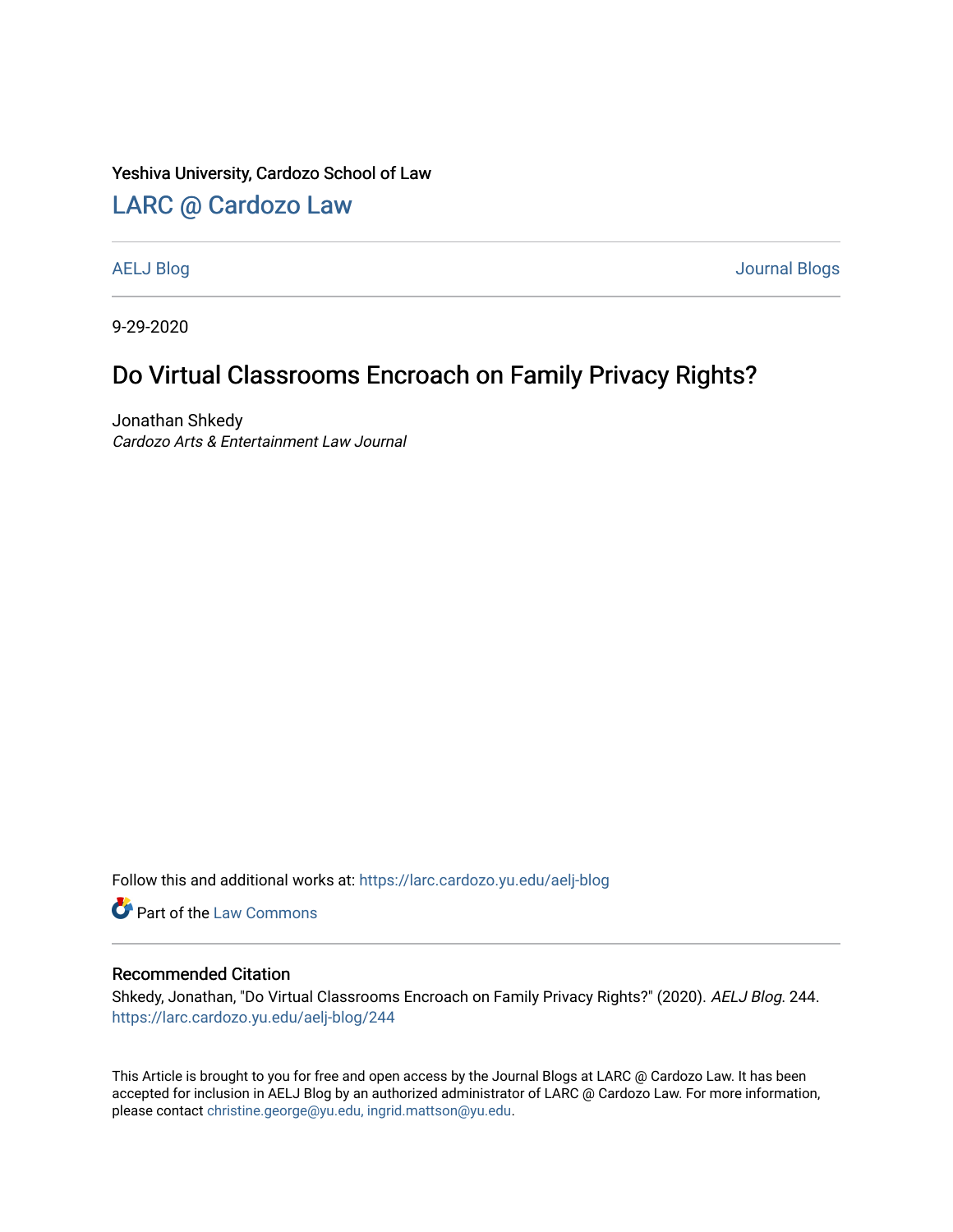# **Do Virtual Classrooms Encroach on Family Privacy Rights?**

BY JONATHAN SHKEDY / ON SEPTEMBER 29, 2020



*Photo created by freepik*

On August 27, a 12-year-old boy in Colorado flashed a toy gun, emblazoned with the words "Zombie Hunter," across the screen during his virtual art class[.](https://cardozoaelj.com/2020/09/29/do-virtual-classrooms-encroach-on-family-privacy-rights/#easy-footnote-bottom-1-6247)<sup>1</sup> The school's vice principal later called the boy's mother to inform her that a police officer was on the way to her house[.](https://cardozoaelj.com/2020/09/29/do-virtual-classrooms-encroach-on-family-privacy-rights/#easy-footnote-bottom-2-6247)<sup>2</sup> The boy was suspended from school for a week, and now has a record with the El Paso County Sherriff's Office and a mark on his school paperwork saying that he brought a "facsimile of a firearm to school.["](https://cardozoaelj.com/2020/09/29/do-virtual-classrooms-encroach-on-family-privacy-rights/#easy-footnote-bottom-3-6247)<sup>3</sup> The boy's mother, in an interview with *The Washington Post*, noted that the school had been recording the students in class without parental consent, although the school claimed the recording function was only used for the first week of classes[.](https://cardozoaelj.com/2020/09/29/do-virtual-classrooms-encroach-on-family-privacy-rights/#easy-footnote-bottom-4-6247)<sup>4</sup> Further privacy concerns have arisen from such incidents as an 11-year-old at a different Colorado school was suspended for four days over handling an Airsoft gun during a Zoom session[,](https://cardozoaelj.com/2020/09/29/do-virtual-classrooms-encroach-on-family-privacy-rights/#easy-footnote-bottom-5-6247) $\frac{1}{2}$  as well as a multitude of incidents involving outsiders interrupting classes by doing such things as shouting the teacher's home address or exposing themselves to the students in the class[.](https://cardozoaelj.com/2020/09/29/do-virtual-classrooms-encroach-on-family-privacy-rights/#easy-footnote-bottom-6-6247)<sup>6</sup>

Most public school students in the United States are now expected to attend school virtually at least some of the time. School staff are still mandatory reporters in most, if not all, states, and parents of students who are not attending school virtually can be reported for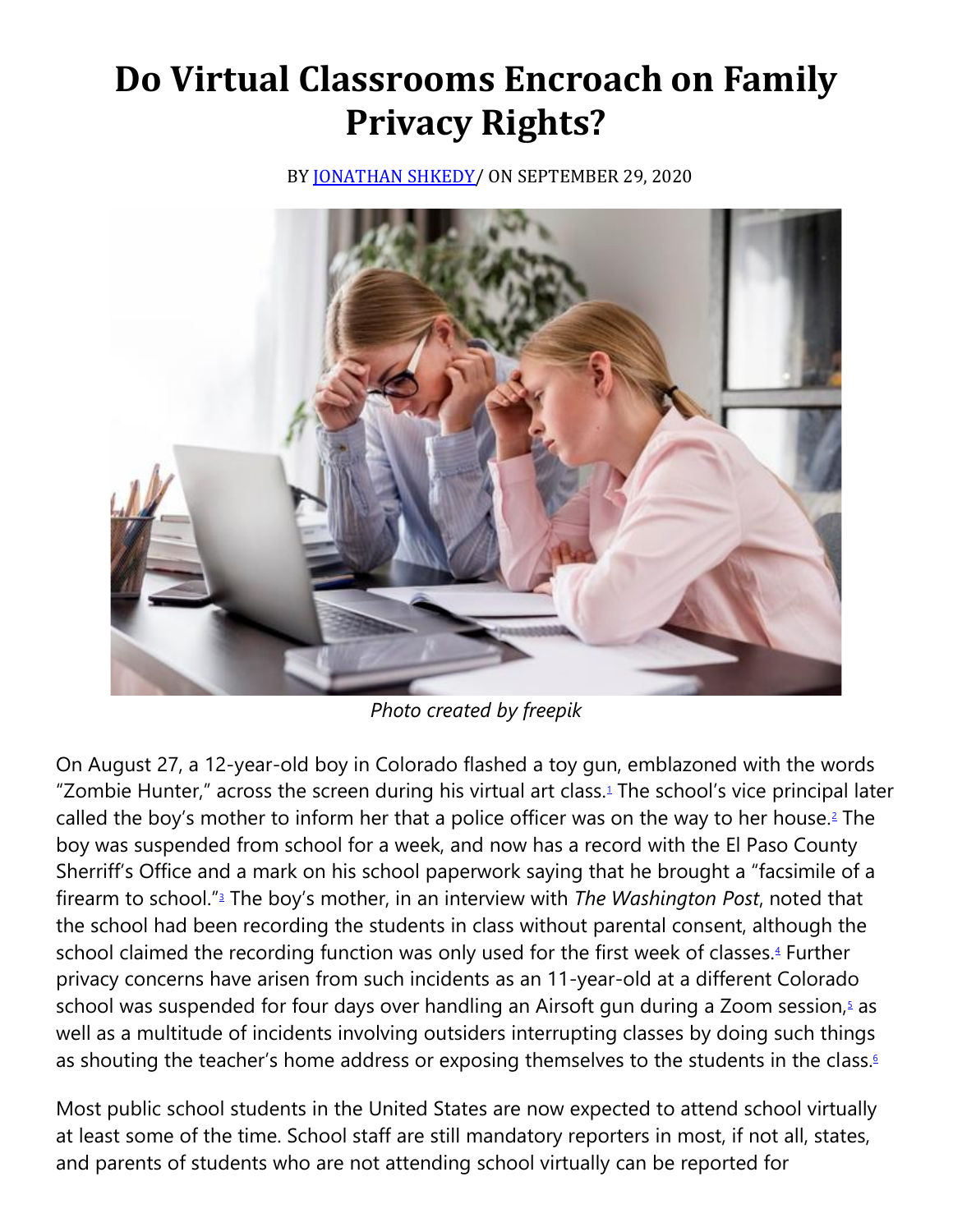neglect[.](https://cardozoaelj.com/2020/09/29/do-virtual-classrooms-encroach-on-family-privacy-rights/#easy-footnote-bottom-7-6247)<sup>7</sup> With students expected to be in the virtual classroom, almost certainly learning from their own home, can they really still be considered to be "in the classroom?" Do recordings that may show backgrounds within student homes violate privacy laws?

A large issue involves where school ends and the home begins. When can a student actually be considered on-campus? This issue has mostly occurred in the context of speech cases when students around the country are punished for speech, as students can be subject to discipline for on-campus speech. Various state courts have defined "on-campus" and "oncampus speech" in different ways. At one end, the Pennsylvania Supreme Court found that "where speech that is aimed at a specific school and/or its personnel is brought onto the school campus or accessed at school by its originator,<sup>["](https://cardozoaelj.com/2020/09/29/do-virtual-classrooms-encroach-on-family-privacy-rights/#easy-footnote-bottom-8-6247)</sup> it can be considered on-campus speech. On the other, in Georgia, "on campus" can be defined strictly by statute as "the grounds and buildings owned by the college and any public or private property within 500 yards thereof.["](https://cardozoaelj.com/2020/09/29/do-virtual-classrooms-encroach-on-family-privacy-rights/#easy-footnote-bottom-9-6247)<sup>9</sup> As virtual school is a recent phenomenon even outside of the COVID-19 pandemic, there is not much legal clarity as to when a student is considered at school. Even then, there surely is a distinguishable line — even if not clearly defined — between students being on-campus and online.[10](https://cardozoaelj.com/2020/09/29/do-virtual-classrooms-encroach-on-family-privacy-rights/#easy-footnote-bottom-10-6247) It would seem highly likely that students sitting in their own home can broadly be defined as not being "on-campus"; and if the students are not oncampus, they are within the private confines of their own home. This becomes problematic for many of the current contentions and legal positions of school districts for student privacy, especially with many American public school students currently working online. The problem is posed largely because students did not originally agree to an online version of school, distinguishing them from students whose parents initially agreed to send them to an online school; especially when many schools initially used Zoom, a product that did not provide endto-end encryption to many users until July. $11$ 

One Colorado news organization reached out to some local school districts in response to the toy gun suspension story and received legal defenses for various school recording policies.[12](https://cardozoaelj.com/2020/09/29/do-virtual-classrooms-encroach-on-family-privacy-rights/#easy-footnote-bottom-12-6247) Responses included:

"[District #1] treats class recordings as directory information . . . no parent/guardian signature is required as the recordings are used for educational purposes and access is limited."[13](https://cardozoaelj.com/2020/09/29/do-virtual-classrooms-encroach-on-family-privacy-rights/#easy-footnote-bottom-13-6247) (Note: under the Family Educational Rights and Privacy Act (FERPA), directory information is defined as "the student's name, address, telephone listing, date and place of birth, major field of study, participation in officially recognized activities and sports, weight and height of members of athletic teams, dates of attendance, degrees and awards received, and the most recent previous educational agency or institution attended by the student." $\frac{1}{4}$ )

"[District #2] doesn't have policy that prohibits a teacher from recording. It is therefore permissible for the teacher to record a class while delivering online instruction."[15](https://cardozoaelj.com/2020/09/29/do-virtual-classrooms-encroach-on-family-privacy-rights/#easy-footnote-bottom-15-6247)

"[T]he video conference app only allows the teacher to see all the students in the class. Students are only able to see the teacher. It has eliminated a lot of issues we had from the spring semester when many teachers were using zoom." $16$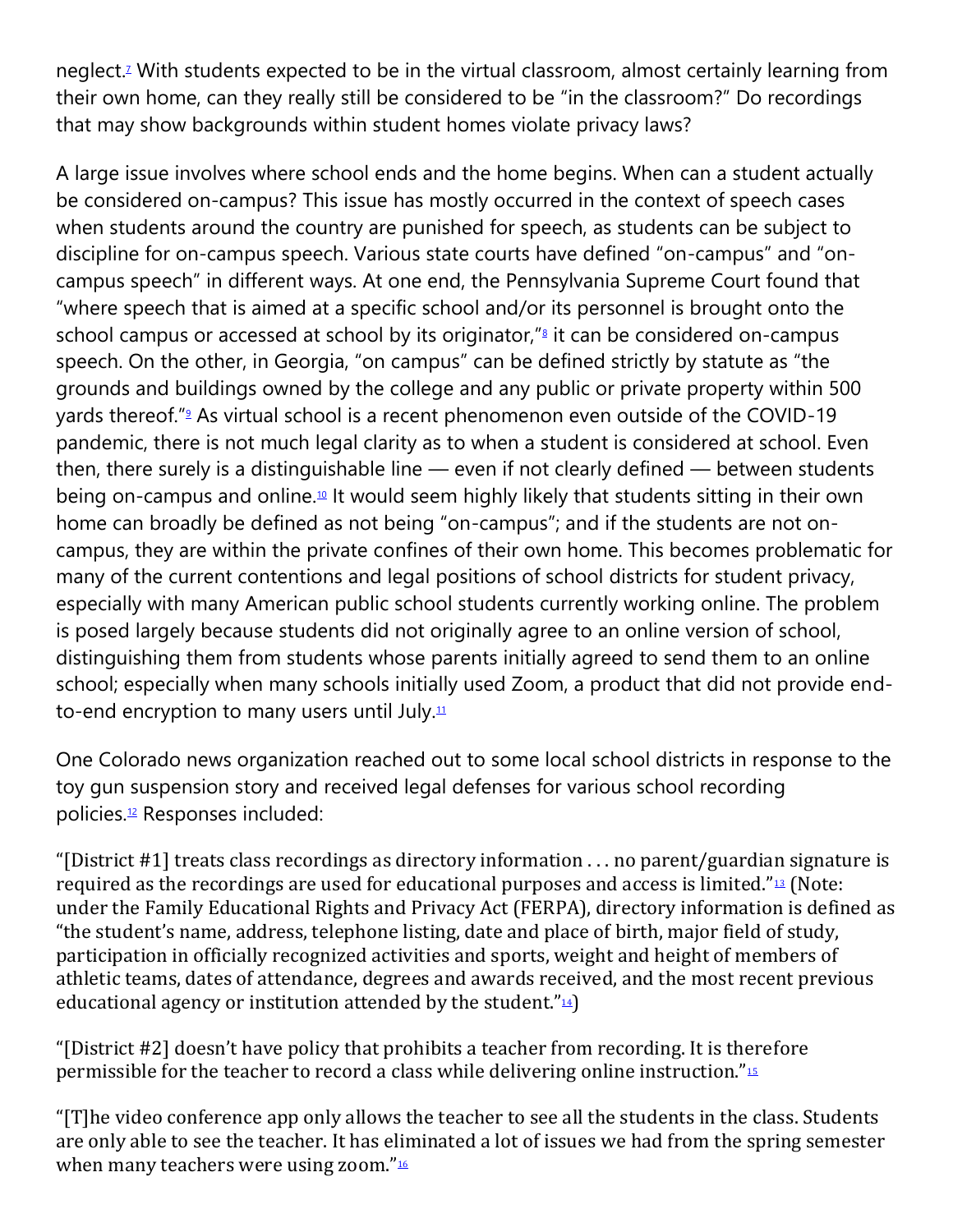Most concerning of all, an entire response from a school district consisted of "Teachers and/or students are not allowed to record google meetings."<sup>[17](https://cardozoaelj.com/2020/09/29/do-virtual-classrooms-encroach-on-family-privacy-rights/#easy-footnote-bottom-17-6247)</sup> None of these responses get at the core issue. While it may not necessarily be occurring all of the time, there are certainly instances where students were recorded within their own homes, and recordings may also have included members of the family home such as siblings or parents who would have had no way to consent to being recorded. Due to the mid-semester switch to fully online classes, it is unlikely that districts got consent from all of the students involved to record, let alone all potentially recorded persons. The first district points to Department of Education guidance on virtual teaching and  $FERPA<sup>18</sup>$  $FERPA<sup>18</sup>$  $FERPA<sup>18</sup>$  that ostensibly allows a recording of the lesson to be made available to students (assuming no personal information from student records is disclosed without written consent). It is all well and good that recordings *of the lesson* may be made available, but products such as Zoom show the speaker on webcam in the background during the lesson and on the recording of the lesson. This means that a right to privacy for both students and others in the family home that is violated, recorded or not, could have an impact even within the bounds of FERPA.

In the United States, there is a right to privacy. The main potential privacy tort that is likely available if the right to privacy for students and/or their family members is being violated by the current scheme is intrusion upon seclusion or solitude, or into private affairs.

As "[e]vents transpiring in the home are rebuttably presumed private," $19$  there may well be a strong case for families that the classroom viewing, even if just by teachers, inside of family homes should be considered a violation of privacy. This would be especially concerning for events occurring from March until the end of last semester's school year, and even for this semester, if some details families did not want to come to light were revealed through the camera. This could include matters such as condition of the home, events occurring in the background, and any number of things for both students and their families for which they could be judged by their peers on.<sup>[20](https://cardozoaelj.com/2020/09/29/do-virtual-classrooms-encroach-on-family-privacy-rights/#easy-footnote-bottom-20-6247)</sup> This could be fleshed out even further depending on family circumstance. Approximately 16 million K-12 public students have inadequate internet connection or lack of access to distance learning, as shown last month by a viral internet picture depicting two California schoolgirls attending virtual school in a Taco Bell parking lot, utilizing the restaurant's free Wi-Fi.<sup>[21](https://cardozoaelj.com/2020/09/29/do-virtual-classrooms-encroach-on-family-privacy-rights/#easy-footnote-bottom-21-6247)</sup> While there is not necessarily an expectation of privacy in public areas such as a Taco Bell, there are potential violations of privacy depending on a given student's living area and webcam setup. Anyone from the neighbors and their family, mail and delivery workers, nannies, and a myriad of assorted people who work around family homes could potentially be captured on camera with their privacy rights violated.

Students and their families also do not have much choice in the matter of online school at the moment. Many public schools have classes online all or some of the time now, and now that school districts are more consciously aware of legal liabilities, many have begun distributing waivers involving such matters to students.<sup>[22](https://cardozoaelj.com/2020/09/29/do-virtual-classrooms-encroach-on-family-privacy-rights/#easy-footnote-bottom-22-6247)</sup> Considering the lack of other options — charter and private schools are available to some, not all, and the demand for such schools exceeds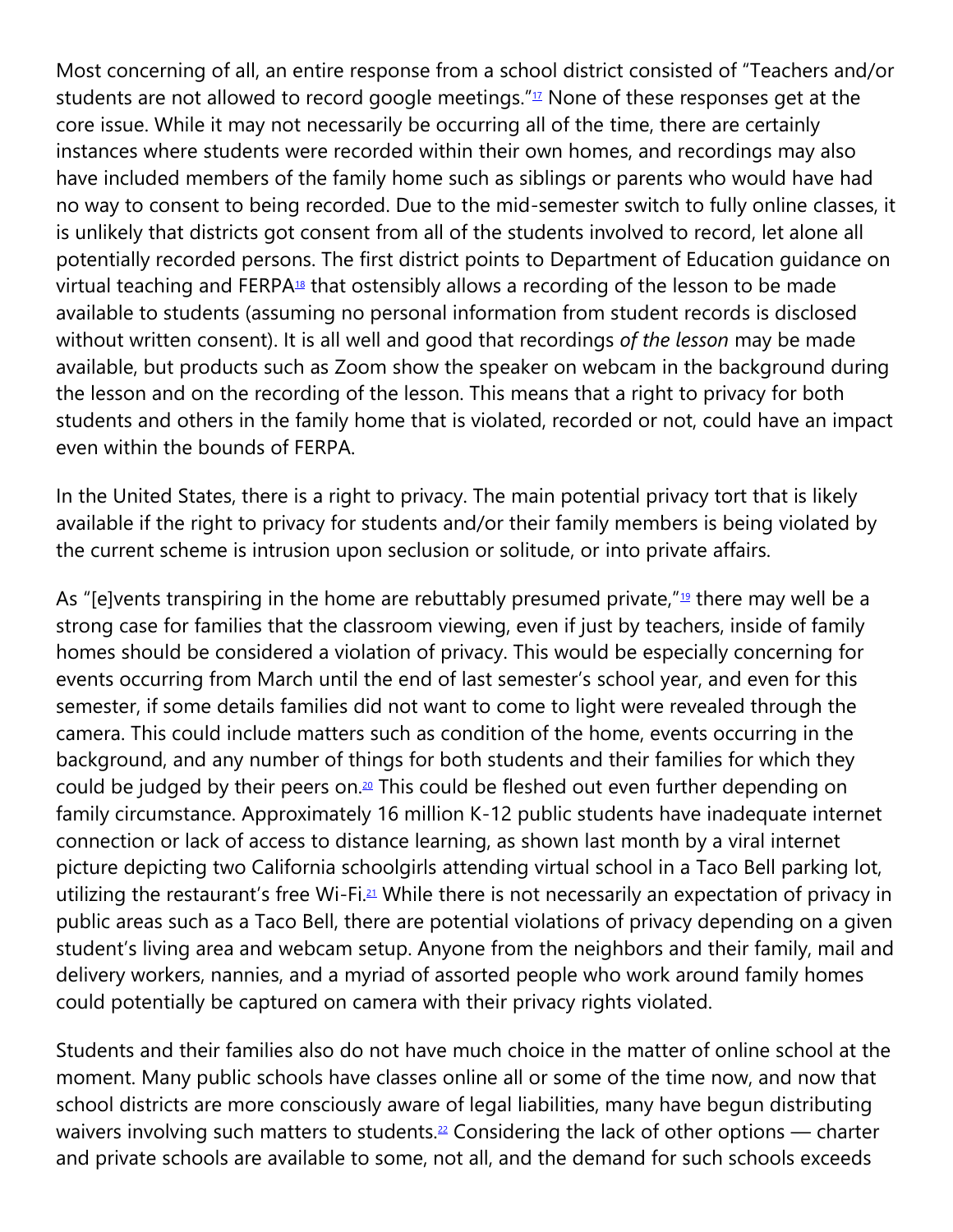the supply in many places<sup>[23](https://cardozoaelj.com/2020/09/29/do-virtual-classrooms-encroach-on-family-privacy-rights/#easy-footnote-bottom-23-6247)</sup> — families who wish to continue schooling their children may have no other option but to sign a given waiver, whether they understand the language contained within or not.

While waivers by school districts may be a temporary solution for the district's side, it is unclear whether they would hold up in courts of law; if not, it is quite possible that there are ongoing privacy violations to this day, along with those that occurred during the transition to online learning. There are likely even violations of the FERPA guidelines given by the Department of Education that have occurred with violations of basic student information privacy.[24](https://cardozoaelj.com/2020/09/29/do-virtual-classrooms-encroach-on-family-privacy-rights/#easy-footnote-bottom-24-6247) Courts may be wont to forgive some of these due to the hardship on school districts of switching the basis of learning mid-semester, but given the interest in the right to privacy and the families forced to switch to an unfamiliar policy, it is unclear how much leeway can be given to school districts for a violation of the basic right to privacy.

With the waivers now in place at many schools, it is clear that on at least some level, school districts know that there is a given possibility that the current policies violate the right to privacy for students, parents, siblings, and anyone who may live in a family home, and had also violated them from the transition to virtual schooling in March until the end of the 2019- 20 school year. Schools have continued the imposition of what should be rules reserved for in-school only onto the family home — just this past week, a 9-year-old in Louisiana was threatened with expulsion for having a BB gun in his room during class.<sup>[25](https://cardozoaelj.com/2020/09/29/do-virtual-classrooms-encroach-on-family-privacy-rights/#easy-footnote-bottom-25-6247)</sup> It is unclear how this case, the similar aforementioned Colorado case, or any other case involving school disciplinary action through a camera, would pan out should the families sue their school districts. At minimum, they very well should be able to argue that what has been the policy of many public school districts since March are ongoing intrusions upon seclusion into the family home.

## *Jonathan Shkedy is a Second Year Law Student at the Benjamin N. Cardozo School of Law and a Staff Editor at the Cardozo Arts & Entertainment Law Journal. Jonathan is interested in the intersection of technology, privacy, and business.*

- 1. Jaclyn Peiser, A Black seventh-grader played with a toy gun during a virtual class. His school called the police., Washington Post (Sept. 8, 2020), https://www.washingtonpost.com/nation/2020/09/08/black-student-suspended-policetoy-gun/.
- 2. Id.
- 3. Id.
- 4. Id.
- 5. Lori Jane Gliha, 11-year-old suspended for handling Airsoft gun during online school session, KRON4 (Sept. 4, 2020, 12:23 PM), https://www.kron4.com/news/national/11 year-old-suspended-for-handling-airsoft-gun-during-online-school-session/.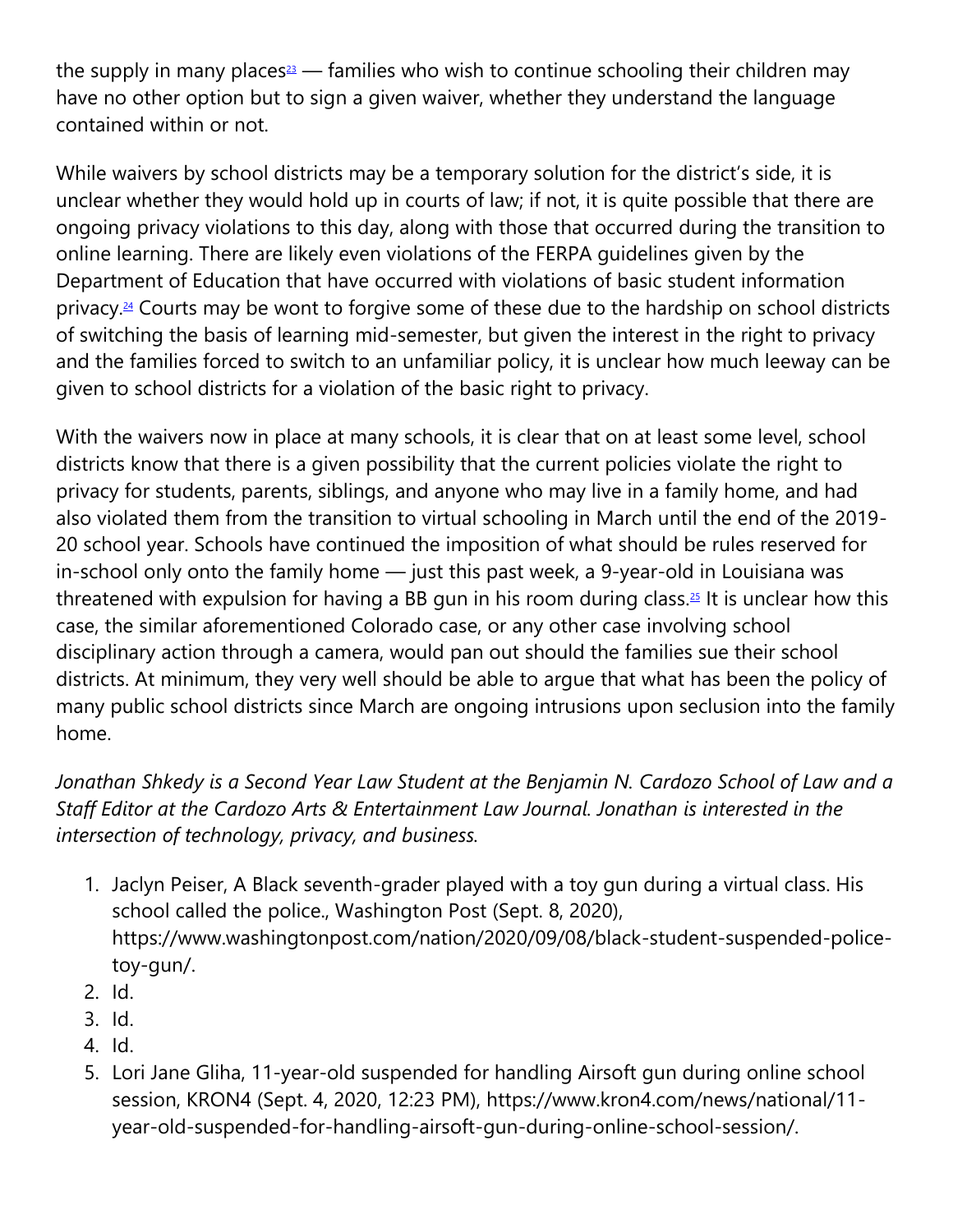- 6. Kate Finman, Berkeley school district temporarily suspends use of video conferencing after man 'Zoom bombs' class meeting, The Daily Californian (Apr. 8, 2020), https://www.dailycal.org/2020/04/08/berkeley-school-district-suspendsteleconferenced-classes-after-man-zoom-bombs-instruction/; Press Release, FBI Boston, FBI Warns of Teleconferencing and Online Classroom Hijacking During COVID-19 Pandemic (Mar. 30, 2020), https://www.fbi.gov/contact-us/fieldoffices/boston/news/press-releases/fbi-warns-of-teleconferencing-and-onlineclassroom-hijacking-during-covid-19-pandemic.
- 7. See, e.g., Yvonne Abraham, Your child's a no-show at virtual school? You may get a call from the state's foster care agency, The Boston Globe (Aug. 15, 2020, 4:07 PM), https://www.bostonglobe.com/2020/08/15/metro/your-childs-no-show-virtual-schoolyou-may-get-call-states-foster-care-agency/.
- 8. J.S. v. Bethlehem Area Sch. Dist., 807 A.2d 847, 865 (Pa. 2002).
- 9. Worthy v. State, 704 S.E.2d 808, 815 (Ga. Ct. App. 2010).
- 10.See Learning Tech. Partners v. Univ. of the Incarnate Word, No. 14-cv-4322-PJH, 2015 WL 6602019, at \*25 (N.D. Cal. Oct. 30, 2015) (discussing drawing a line between "the services used for on-campus (i.e., non-online) courses, and those used for online courses").
- 11.Kari Paul, Zoom will provide end-to-end encryption to all users after privacy backlash, The Guardian (Jun. 17, 2020, 5:05 PM), https://www.theguardian.com/technology/2020/jun/17/zoom-encryption-free-calls.
- 12.Colette Bordelon, Body-worn camera footage released following backlash over student suspension due to toy gun in virtual class, KOAA (Sept. 10, 2020, 11:59 PM), https://www.koaa.com/news/covering-colorado/body-worn-camera-footage-ofstudent-suspended-over-toy-gun-in-virtual-class-released.
- 13.Id.
- 14.20 U.S.C. § 1232g (1974).
- 15.Bordelon, supra note 12.
- 16.Id.
- 17.Id.
- 18.Department of Education, FERPA & Virtual Learning During Covid-19 23 (2020).
- 19.5 Computer Law § 41.02 (2020).
- 20.See Susan Perry, Why Americans are harsh in judging purchases made by low-income people, MinnPost (June 30, 2020), https://www.minnpost.com/secondopinion/2020/06/why-americans-are-harsh-in-judging-purchases-made-by-lowincome-people/ (noting that, for instance, people perceived as poor receive generally less favorable judgment by their peers in a wide range of areas).
- 21.Alisha Ebrahimji, School sends California family a hotspot after students went to Taco Bell to use their free WiFi, CNN (Aug. 31, 2020), https://www.cnn.com/2020/08/31/us/taco-bell-california-students-wifi-trnd/index.html.